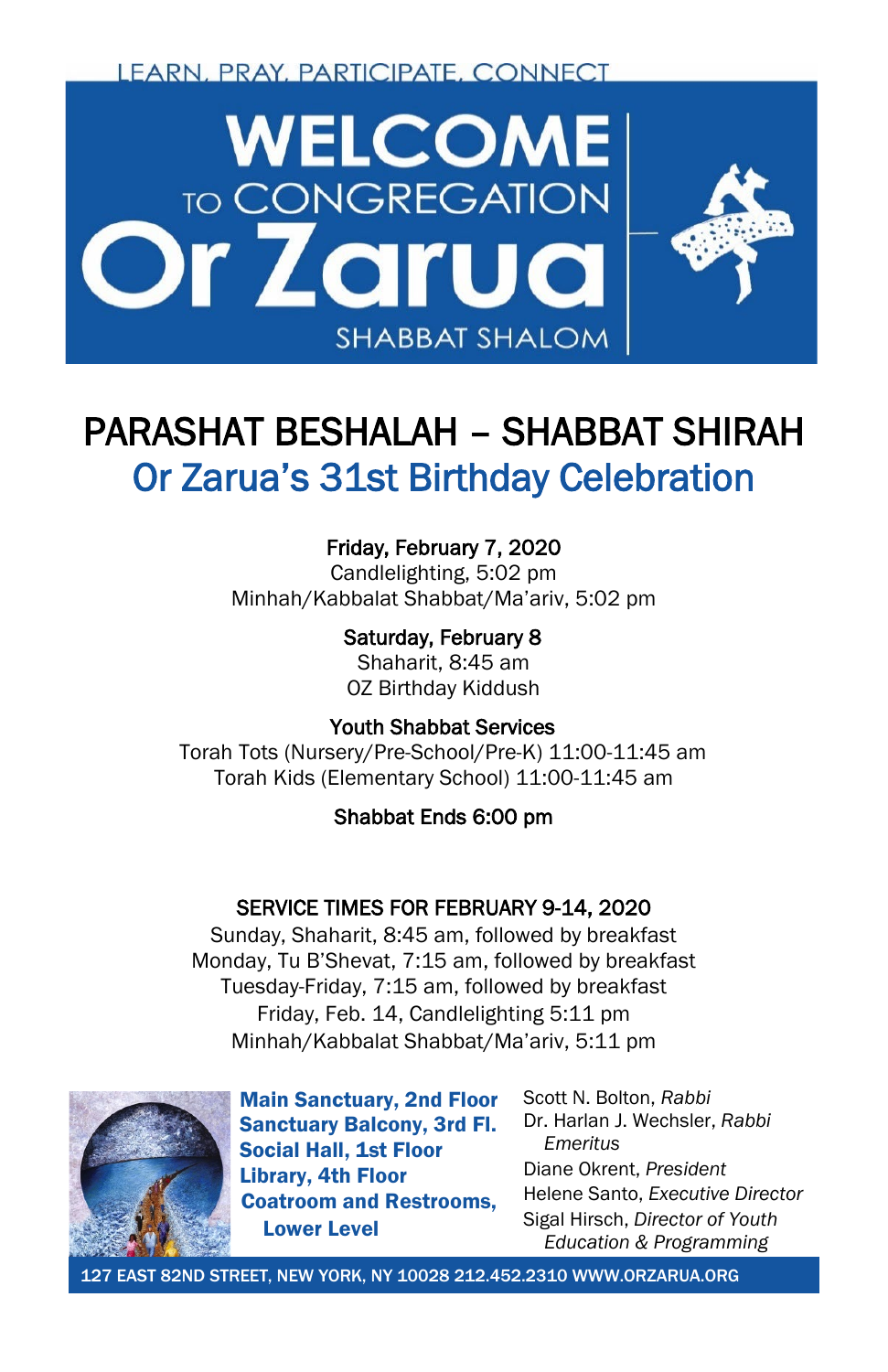# Or L'Atid Tu B'Shevat Celebration Monday, Feb. 10, 5:00 pm



ALL FAMILIES (Hebrew School, Day School, Public School, Private School, etc.) are invited to celebrate Tu B'Shevat at Or Zarua. Kids of all ages (early childhood through Middle School) and their parents are welcome to participate. RSVP to Sigal Hirsc[h shirsch@orzarua.org.](mailto:shirsch@orzarua.org)

# Rabbi Wechsler Teaches<br>Wednesday, 7:30 pm, February 12

Join Dr. Harlan J. Wechsler, Rabbi Emeritus of Or Zarua, for "The Cosmological Metaphors of Prayer," the second of two special lectures in February. Note that the regular Talmud class will not be meeting that night.



# **Purim Campus Connection**<br>Please send us any new names by Wednesday Feb. 19.



(Those who signed up for Hanukkah packages are automatically included for Purim packages) Or Zarua strives to maintain contact with our young adults who are away at college. For Purim we send a "care package" to remind them that they are part of our extended family while they are away

at school. Please reply to Deborah with the student's name, school address, email, and cell phone number (include any food allergies).

# Or Zarua Book Discussion Sunday, March 15,·7:30-9:30pm



Join us for a discussion of *Fly Already,* a collection of stories by Etgar Keret, with the discussion led by Congregant Dale Stern.

Etgar Keret was born in Ramat Gan and now lives in Tel Aviv. A winner of the French Chevalier des Arts et des Lettres, The Camera D'Or, and the Charles Bronfman Prize, he is the author, most recently, of the memoir *The Seven Good Years*, and story collections like *The Bus Driver Who Wanted To Be God*. His work has been translated into forty-two languages and has appeared in *The New Yorker, The Wall Street Journal, Wired, The Paris Review,* and *The New York Times*,

among many other publications, and on *This American Life*, where he is a regular contributor.

# Power Down and CONNECT! Help us create and maintain sacred spaces throughout Shabbat

Your voice, your spirit and your presence are the essentials. Please don't let cell phones, electronics and other technology distract from our being together on Shabbat. We ask that all of our Or Zarua spaces in our synagogue building be tech-free on holidays and Shabbat. If you have questions about whether something is Yom Tov or Shabbat-friendly, do not hesitate to ask Rabbi Bolton.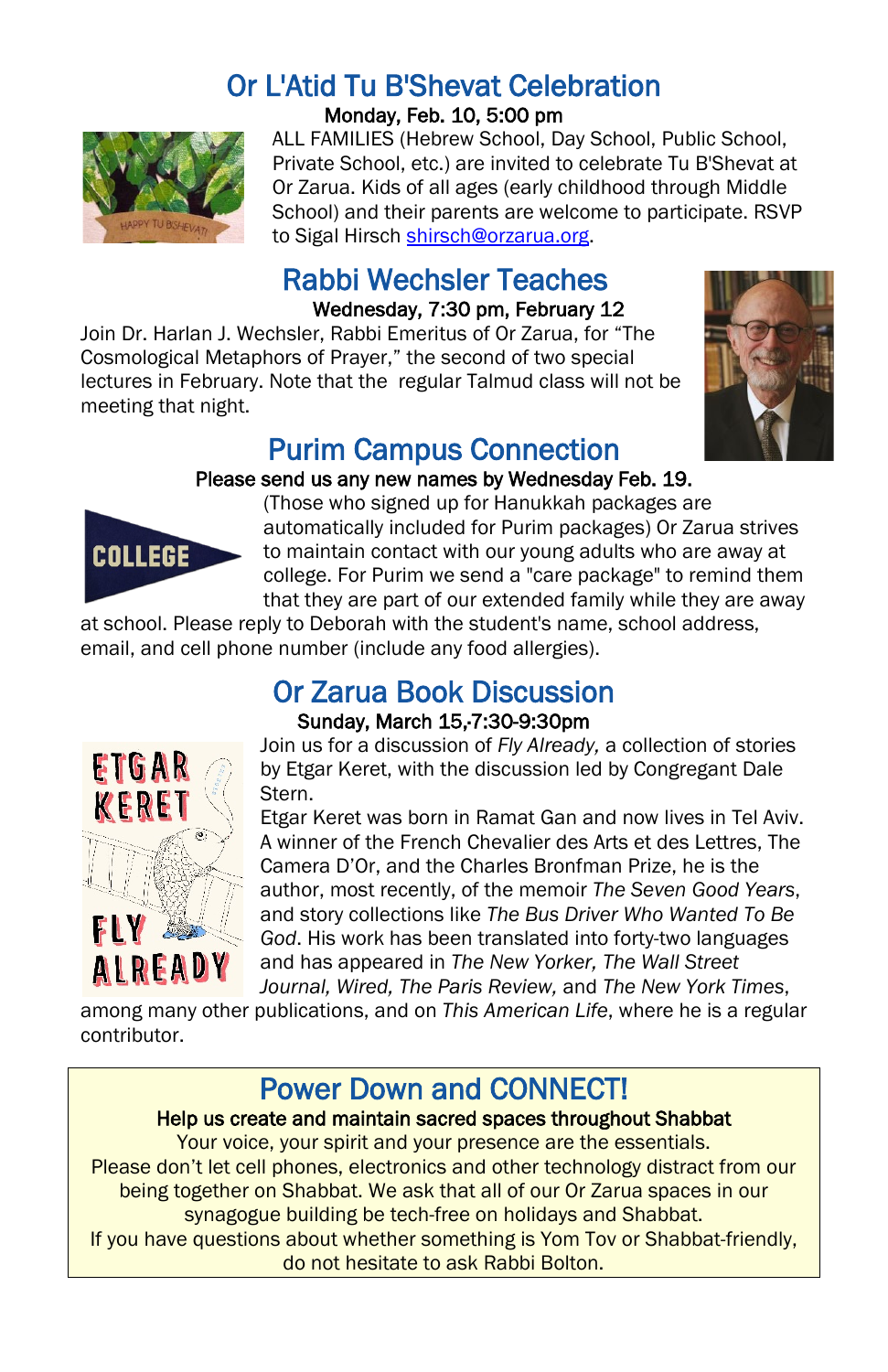## UPCOMING EVENTS



#### Talmud & Siddur Classes with Rabbi Bolton

Talmud Class. Wednesdays, 7:30-9:00 pm (not meeting Feb. 12 to allow attendance at Rabbi Wechsler's talk) *Who Can Be Judged? Who Can Bear Witness? Kings, Judges, And the Great Men and Women Of Israel*

Siddur Class. Thursdays, 8:40-9:40 am *When Prayer and Remembering Meet: Yizkor, Funeral Rites, Daily Psalms and Reminders.*



Vote MERCAZ, Slate 6 | World Zionist Congress Elections Open Voting for MERCAZ is the best and most direct way to send a message to leaders in Israel that pluralism, democracy and equality are critical to creating a strong and vibrant Israel. To cast your ballot for MERCAZ <https://www.mercaz2020.org/>

#### Did you know 1 in 5 New Yorkers is food insecure?

1. Help package and distribute food pantry packages for families 9:00 am-12 pm Wednesday, March 4.

2. Volunteer to help serve a hot breakfast at the NY Common Pantry, 8 East 109th St., 7:00 am-9:30 am Tuesday, Feb. 18. Sign up and information, Lesley Palmer hesed@orzarua.org.

#### Thursday Night Pasta and Salad at NCS

#### 3rd & 4th Thursdays each month, 6:00-6:45 pm.

OZ congregants serve hot food and good cheer at the Neighborhood Coalition for Shelter's East 81st Street Residence. Volunteers needed as well as donations to the Hesed Fund. Contact Jeff Haberman, [jeff32449@verizon.net.](mailto:jeff32449@verizon.net)

### SAVE THE DATES

OZ Young Professionals Dinner & Board Games Friday, Feb. 21, 6:00 pm Enjoy a Shabbat evening with other 20s and 30s.

Family Shabbat Dinner Friday, Feb. 28, 6:30 pm Families with infants to teens, join us for a Family Shabbat Dinner! Celebrate Shabbat with family and friends and a delicious Shabbat meal. Members and non-members are welcome.

#### Hevra Kadisha Annual Zayin Adar Brunch Sunday morning, March 1

Zayin Adar, the traditional yahrzeit of Moses, is observed annually as a time to acknowledge the accomplishments of the Hevra Kadisha.



### Or Zarua Purim Celebration and Spiel Monday night, March 9

Join us for Ma'ariv and the Megillah Reading at 7:40 pm, followed by our Musicaland Humorous Spiel. Then stay for refreshments and shmoozing after the Spiel.

#### Save the Date Or L'Dorot Mature Connections Jewish Rialto and Historic District Walking Tour Thursday, April 23, 11:00 am

Or L'Dorot Mature Connections will be taking an East Village Walking Tour, led by OZ member Barry Feldman, through the Jewish Rialto and Historic District. Stay tuned for sign-up information.